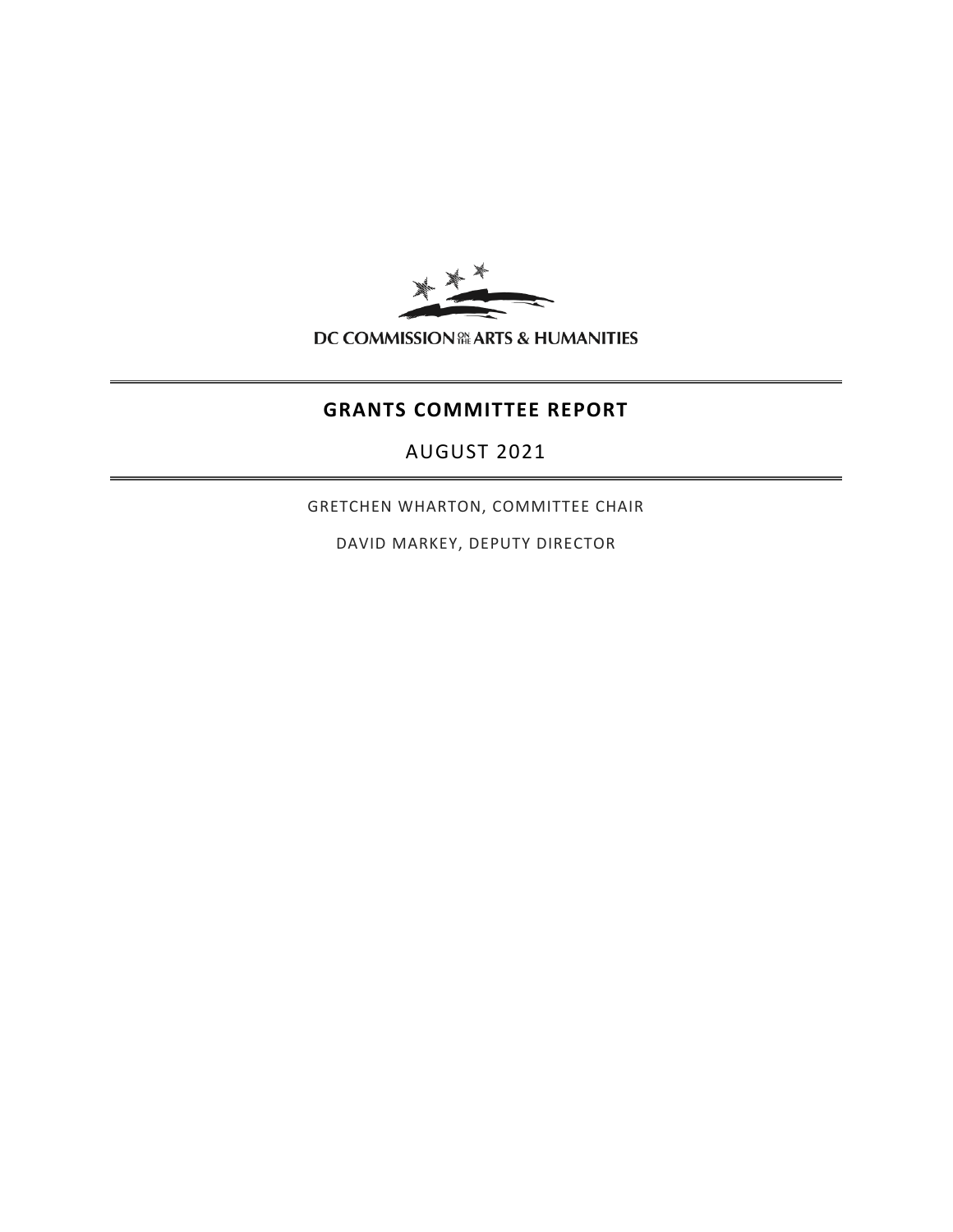## DC COMMISSION ON THE ARTS AND HUMANITIES

# GRANTS COMMITTEE REPORT

## **FY22 GOS FUNDING RECOMMENDATION**

## Updated 8/16/2021

| <b>Grant Program Name:</b> | <b>General Operating Support (GOS)</b>               |
|----------------------------|------------------------------------------------------|
| <b>Cohorts:</b>            | Generalists (139 Applications – 136 Paneled)         |
|                            | Service Organizations (9 Applications – All Paneled) |

#### **Grant Program Description:**

GOS offers general operating support to non-profit arts, humanities, and arts education organizations whose primary mission focus is in one or more of the following areas: dance, design, folk and traditional arts, fiction and non-fiction writing, media arts, music, theatre, or visual arts. The mission, as submitted on the organization's most-recent IRS Form 990, must include the word(s) arts, humanities, and/or arts or humanities discipline. More than 51% of both the organization's previous year's cash expenses and programming/services must be devoted to the arts and humanities and/or arts education.

The Fiscal Year 2022 Budget Support Act of 2021, recently passed by the Council, entirely removes the National Capital Arts Cohort (NCAC) from CAH's establishment statutes and restructures the agency's annual budget to allocate 54% of the grants budget to General Operating Support grants. Awards are to be competitive, with applications reviewed in cohorts of similar budget size, and with grant award amounts tiered in relation to the grantee's budget size.

## **FY21 v. FY22**

GOS saw an increase from 131 to 148 applications from FY21 to FY22.

## **COMMITTEE CONSIDERATIONS**

#### **Fund All Applicants?**

Because of the challenges of the pandemic in 2020, it was decided to fund all applicants for the FY21 cycle.

**Decision**: **Do we do the same this year or establish a cut-off for the lowest performing organizations as we've done pre-pandemic?** 

**Grants Committee Recommendation: Fund all eligible applicants for FY22 GOS cycle.**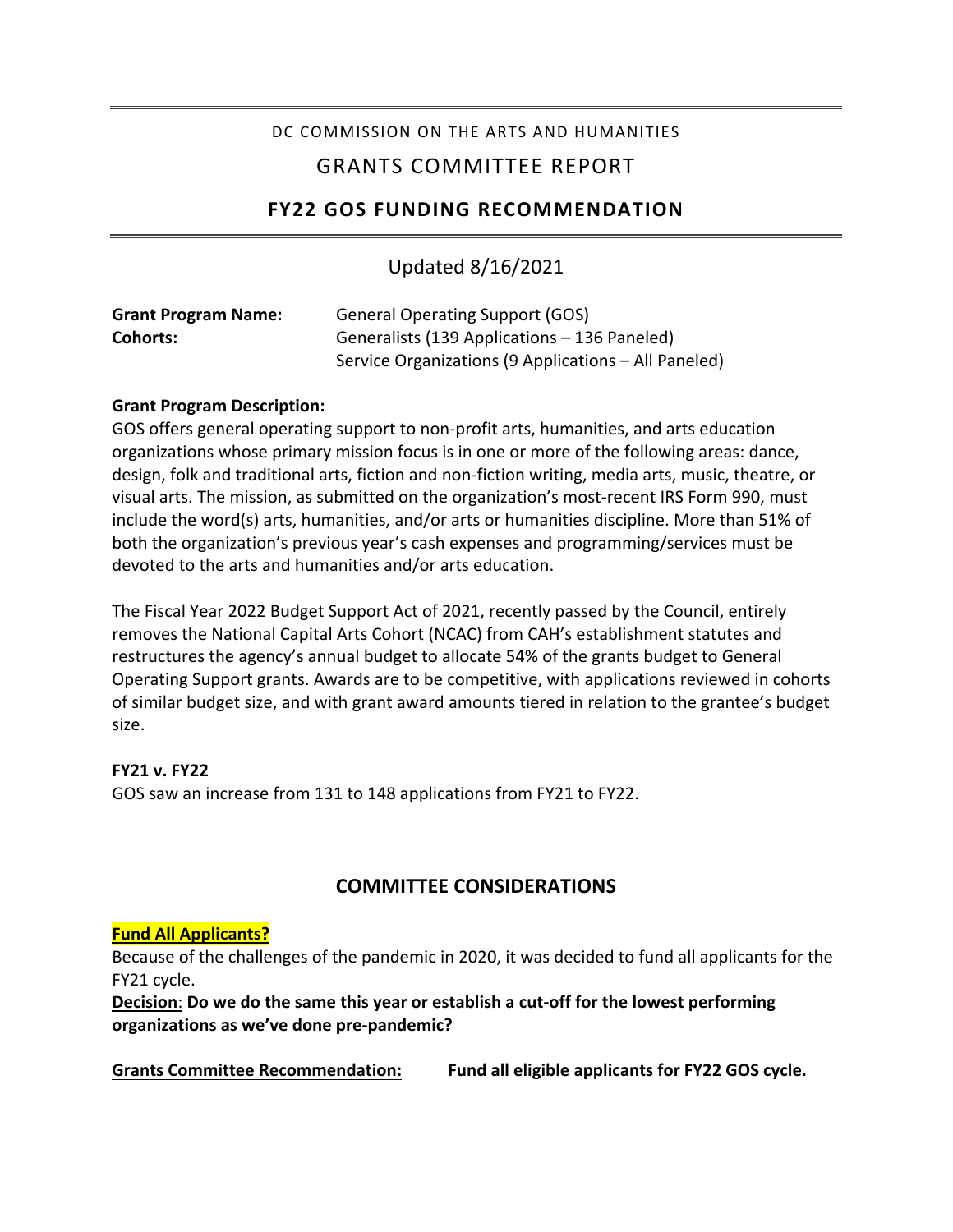#### **Soft Landings?**

One of the goals of GOS is to provide stability of funding from year-to-year. In the past, we have implemented a "soft landing" i.e. a partial award to organizations that have been GOS recipients in the past, to avoid them dropping out of funding range altogether. **Decision: Do we provide a soft landing to these organizations this year?** 

| <b>Grants Committee Recommendation:</b> | N/A as recommendation is to fund all eligible |
|-----------------------------------------|-----------------------------------------------|
|                                         | applicants.                                   |

#### **DC-based Arts and Humanities Budgets versus Total Organizational Budgets?**

There is a handful of GOS recipients that are not arts and humanities organizations, but who have substantial arts programs. For FY22, we asked a nuanced budget question to determine how much of an organization's total cash expenses were dedicated to the arts and humanities in DC.

**Decision:**

**(a) Do we determine funding levels based on the organization's DC-based arts and humanities budget?**

**Grants Committee Recommendation: Yes**

**(b) Do we determine funding levels based on an organization's arts and humanities budget?**

**Grants Committee Recommendation: N/A (because of answer to (a))**

**(c) Do we determine funding levels based on total organizational cash expenses?**

**Grants Committee Recommendation: N/A (because of answer to (a))**

#### **Proposed Budget Cohorts**

**Decision:**

**(a) Do the nine budget cohorts work as funding cohorts?**

**Grants Committee Recommendation: Yes**

**(b) Do the ranges of funding work for each budget cohort?**

**Grants Committee Recommendation: Yes**

**(c) Do we cap the total award amount based on a % of an organization's budget? (We have previously funded no more than 30%-35% in GOS)**

**Grants Committee Recommendation: No**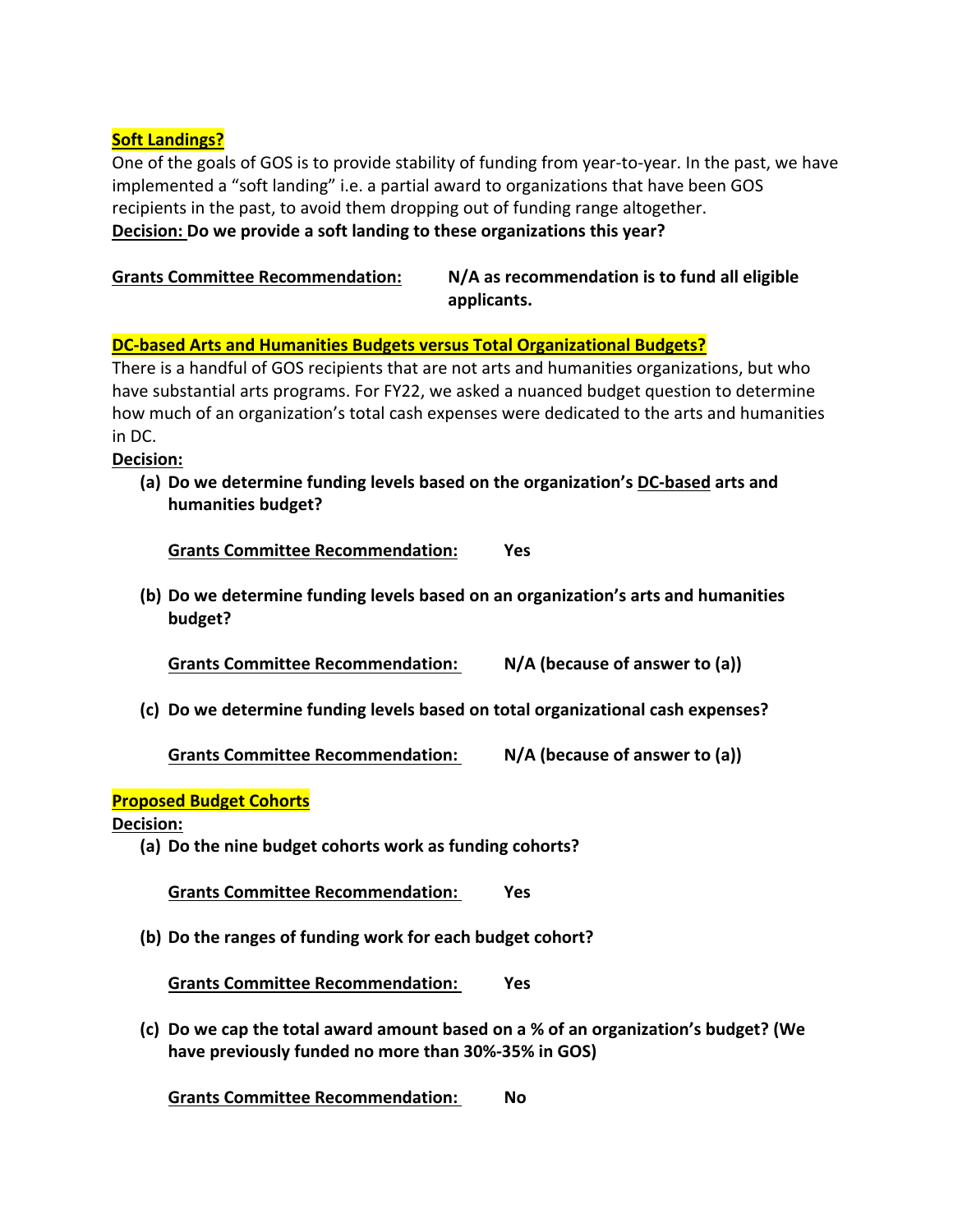#### **Funding Approach**

- A plus or minus (+/- ) variance was determined between each organization's ranking in FY21 and FY22 to indicate whether an organization did better or worse from one year to the next.
- A proposed range of funding was determined for each organizational budget group e.g. Organizations with budgets between \$400K-\$738k could expect an award size ranging between \$120k and \$140k.
- To determine each award, we used the mid-point of the range in the case of organizations with budgets between \$400k-\$738k, that mid-point would be \$130k and then used the +/- variance to determine the final award.

# **COMMITTEE RECOMMENDATION**

The Grants Committee recommends adoption of the following resolution:

*Resolved***, That the Commission agree to the proposed funding structure and award amounts, by cohort, for all 145 eligible applications to the Fiscal Year 2022 General Operating Support grants program for a combined total funding amount of \$16,455,000, as presented.**